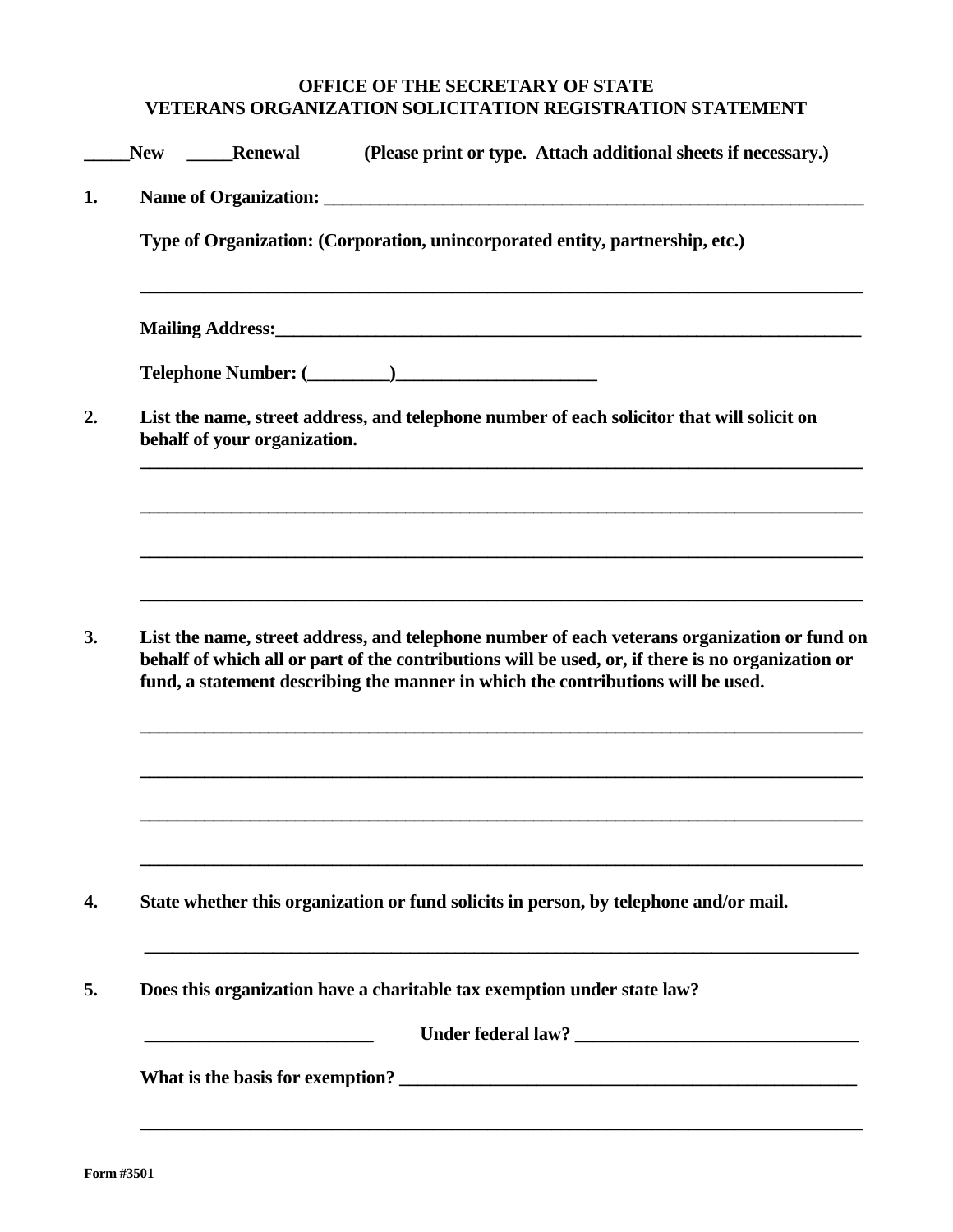| List the names of veterans who are on the board of directors or the governing body of this<br>organization or fund for which contributions are solicited, if any.                        |
|------------------------------------------------------------------------------------------------------------------------------------------------------------------------------------------|
|                                                                                                                                                                                          |
|                                                                                                                                                                                          |
| How many of your members are veterans as determined on December 31 of last year?                                                                                                         |
| What percentage of the members of your organization are veterans as determined on<br>December 31 of last year?                                                                           |
| List the name of each local, chapter, lodge, association or group of veterans that is a member<br>of the organization filing registration for which contributions are solicited, if any. |
|                                                                                                                                                                                          |
| Have you filed an Internal Revenue Service Form 990? Yes No No Kosastach a<br>copy of the one most recently filed.                                                                       |
|                                                                                                                                                                                          |
| The name, address, and telephone number of the company that issued the surety bond for<br>this organization is:                                                                          |
| ,我们也不会有什么。""我们的人,我们也不会有什么?""我们的人,我们也不会有什么?""我们的人,我们也不会有什么?""我们的人,我们也不会有什么?""我们的人                                                                                                         |
| Is this organization chartered by the United States Congress? ___________________<br>If so, give charter number.<br><u>If</u> so, give charter number.                                   |